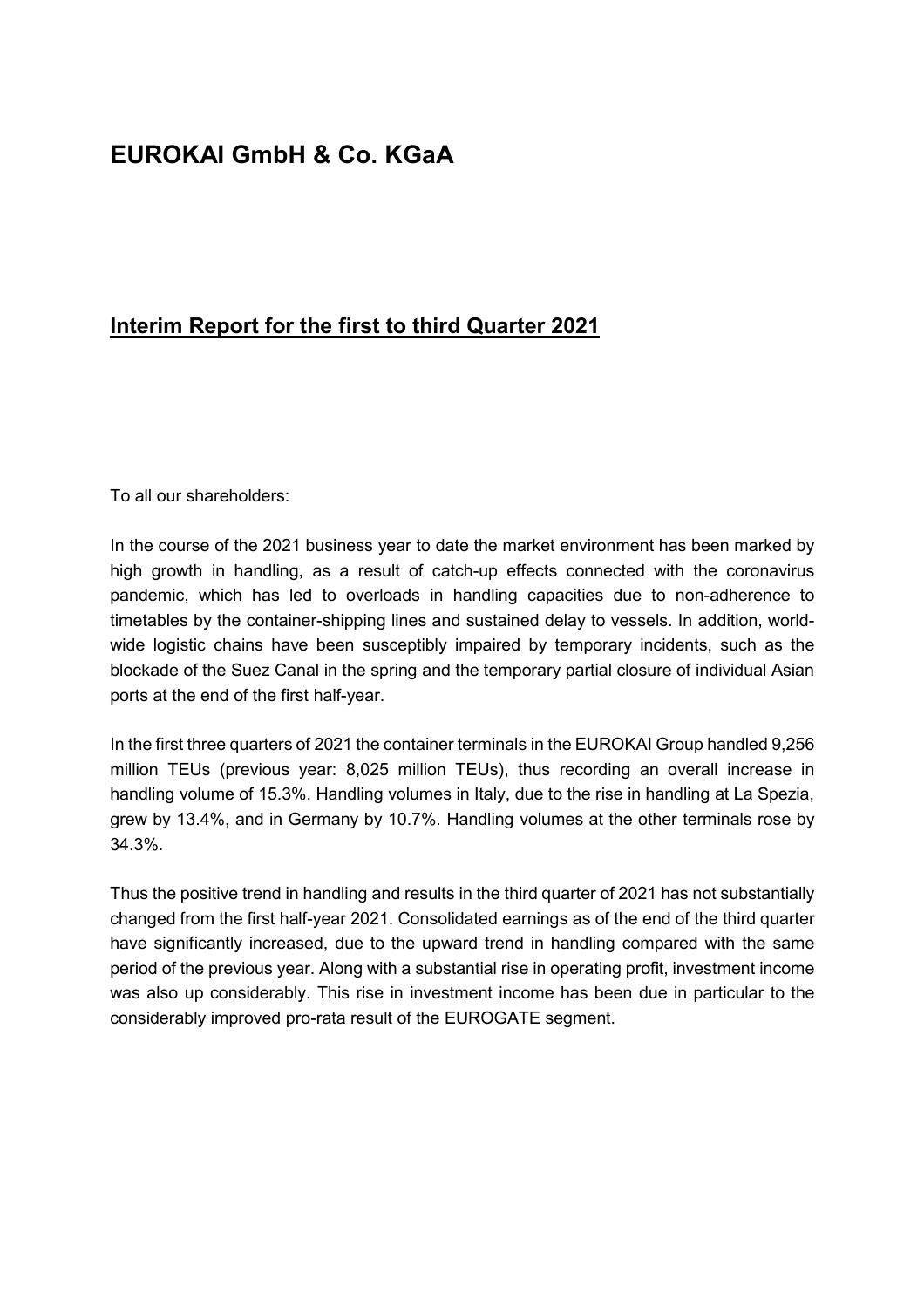## **Handling figures and earnings**

The following table shows the handling figures for the container terminals in the EUROKAI Group, including the terminals in Italy, Germany, Morocco, Cyprus, Portugal and Russia:

| Terminal             | Jan. - Sept. 2021<br>(in TEUs <sup>1</sup> ) | Jan. - Sept. 2020<br>(in TEUs) | Change   |
|----------------------|----------------------------------------------|--------------------------------|----------|
| Hamburg              | 1,660,772                                    | 1,552,546                      | $+7.0%$  |
| <b>Bremerhaven</b>   | 3,838,998                                    | 3,528,564                      | $+8.8%$  |
| Wilhelmshaven        | 484,696                                      | 324,577                        | +49.3%   |
| <b>Total Germany</b> | 5,984,466                                    | 5,405,687                      | $+10.7%$ |
| La Spezia            | 974,174                                      | 773,042                        | $+26.0%$ |
| Salerno              | 231,490                                      | 283,985                        | $-18.5%$ |
| Ravenna              | 133,962                                      | 124,022                        | $+8.0%$  |
| <b>Total Italy</b>   | 1,339,626                                    | 1,181,049                      | $+13.4%$ |
| Tangier (Morocco)    | 1,520,831                                    | 1,054,245                      | $+44.3%$ |
| Limassol (Cyprus)    | 308,484                                      | 288,711                        | $+6.8%$  |
| Lisbon (Portugal)    | 79,469                                       | 55,824                         | $+42.4%$ |
| Ust-Luga (Russia)    | 22,977                                       | 39,928                         | $-42.5%$ |
| <b>Total other</b>   | 1,931,761                                    | 1,438,708                      | $+34.3%$ |
| <b>Total EUROKAI</b> | 9,255,853                                    | 8,025,444                      | $+15.3%$ |

The volumes shown comprise total handling at each of the container terminals in question. Group earnings derive exclusively, however, from the handling volumes at the fully consolidated terminal in La Spezia.

Handling volumes for the Tangier terminal contain the handling volumes for the Tangier Alliance Terminal, which commenced operation on 1 January 2021.

 $\overline{a}$ 

<sup>1</sup> TEU = Twenty Foot Equivalent Unit (unit of measurement for a standard 20-foot container)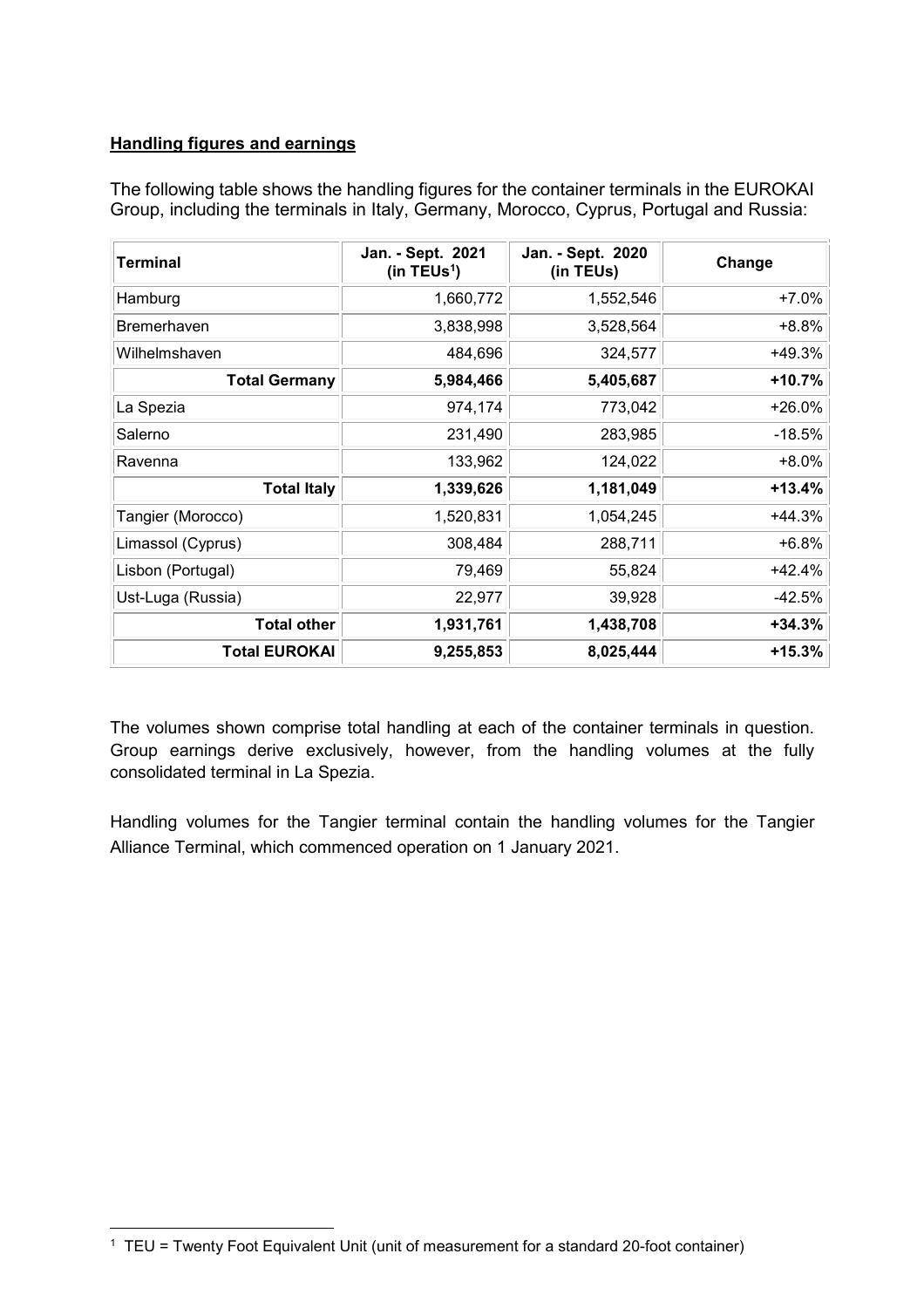The operating segments in the EUROKAI Group showed the following trends:

#### **CONTSHIP Italia segment:**

Handling volumes at the CONTSHIP Italia Group, standing at 1,340 TEUs in the first nine months of the 2021 business year, were up in total by 13.4% on the same period of the previous year (1,181 million TEUs). This rise in handling volumes was mainly due to the rise in handling at La Spezia (+26.0%).

Due to the rise in handling and transport volumes, including a significant rise in storage charges, the CONTSHIP Italia segment is showing a considerably improved result for the period under review compared with the same period of the previous year.

#### **EUROGATE segment:**

Handling volumes for the EUROGATE Group at the German terminals of Hamburg, Bremen and Wilhelmshaven rose in the period under review by a total of 10.7% compared with the same period of the previous year, to stand at 5,984 million TEUs (previous year 5,406 million TEUs).

While handling volumes at the Hamburg terminal rose in the period under review by 7.0% compared with the same period of the previous year, the Bremerhaven terminal saw growth of 8.8%. Handling volumes at the Wilhelmshaven terminal as of the end of the third quarter 2021 actually rose by 49.3% compared with the same period of the previous year.

Due to this upward trend in handling, the EUROGATE segment earned a significantly profitable operating result in the period under review. With likewise significantly improved investment income, the overall cumulated result in the EUROGATE segment rose substantially compared with the previous year's period of review and is once again in firmly profitable territory.

On 28 September 2021 Hapag-Lloyd AG announced that it would be participating in JadeWeserPort, by taking a 30% share in EUROGATE Container Terminal Wilhelmshaven GmbH & Co. KG and a 50% share in Rail Terminal Wilhelmshaven GmbH, and to take over the shares involved from APM Terminals. EUROGATE, the terminal operator, will continue to hold the remaining shares. Subject to approval by the anti-trust authorities, the transaction is expected to be concluded within a few months.

With its new partner and customer Hapag-Lloyd AG, the Wilhelmshaven deep-water port, given the development towards ever larger container vessels, will have an outlook for very good growth in the coming years.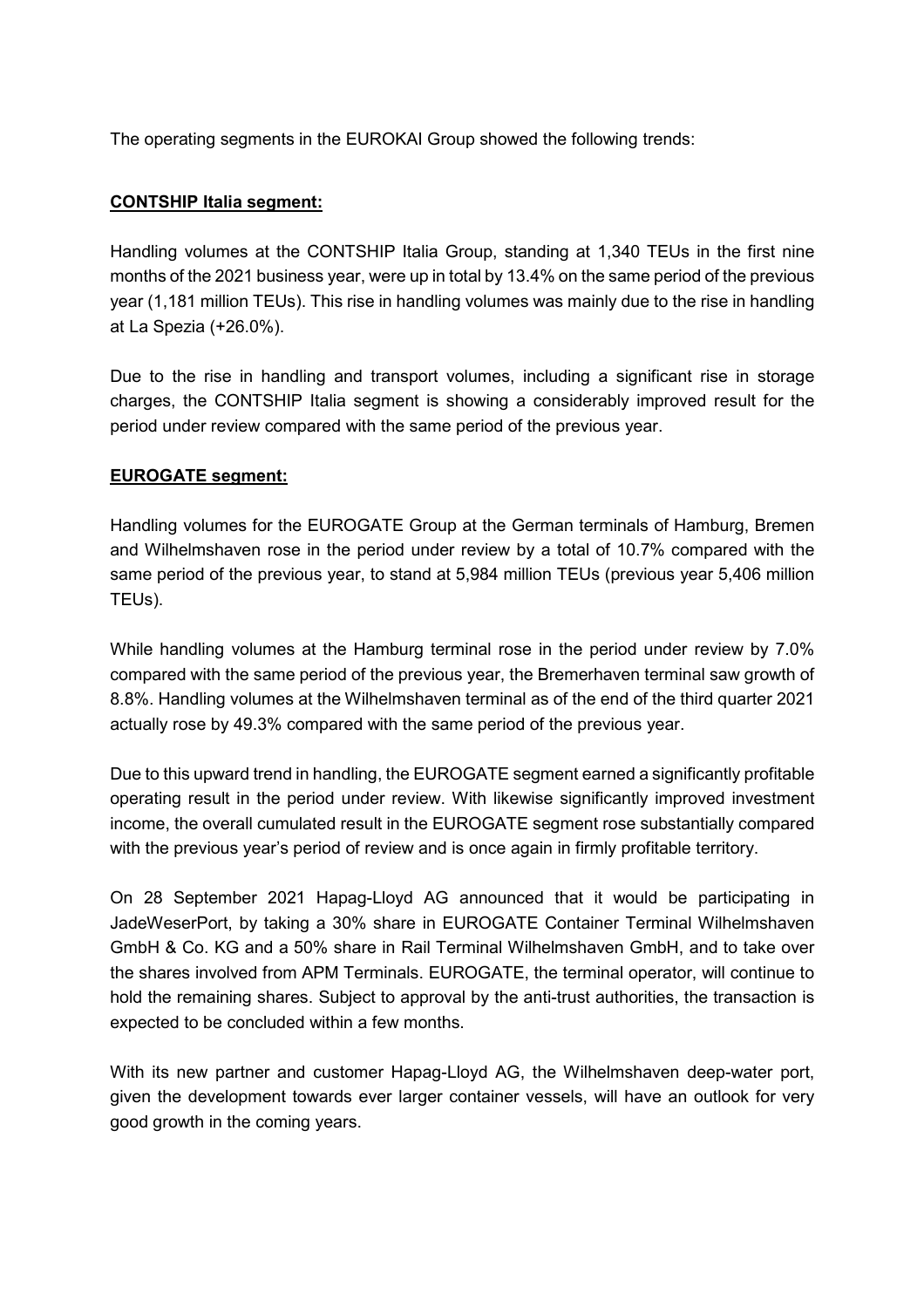# **Outlook and forecast**

Based on the anticipated results for the CONTSHIP Italia and EUROGATE segments, a considerably improved and significantly profitable consolidated result is expected at the EUROKAI Group for 2021 as a whole, in accordance with the statements in the Half-Yearly Financial Report.

#### **Risks threatening the continued existence of the business**

Apart from the risks already set out in the Management Report as of 31 December 2020, no additional risks can be identified on which it would be necessary to report. With regard to the risks and opportunities of the EUROKAI Group, the statements made in the Management Report for 2020 and in the Half-Yearly Financial Report for 2021 continue to apply.

#### **Addendum**

By a treaty of 8 October 2021 EUROGATE International GmbH sold its 16.34% minority shareholding in LISCONT Operadores de Contentores S.A. of Lisbon, Portugal to the majority shareholder, YILPORT IBERIA S.A., which is part of the YILDIRIM Group. Transfer of share took place on 2 November 2021. This resulted in a large, almost tax-free book profit in the EUROGATE segment.

There have been no other transactions of particular importance which have not already been set out in the Management Report as of 31 December 2020, or in the Half-Yearly Financial Report 2021, or which are comprised in this Interim Report.

Hamburg, 10 November 2021

The Personally Liable General Partner

# **Kurt F.W.A. Eckelmann GmbH**

Thomas H. Eckelmann Cecilia E.M. Eckelmann-Battistello

EUROKAI GmbH & Co. KGaA Kurt-Eckelmann-Straße 1 21129 Hamburg Tel.: +49 40 7405-0 Fax: +49 40 7405-11 Internet: www.eurokai.de